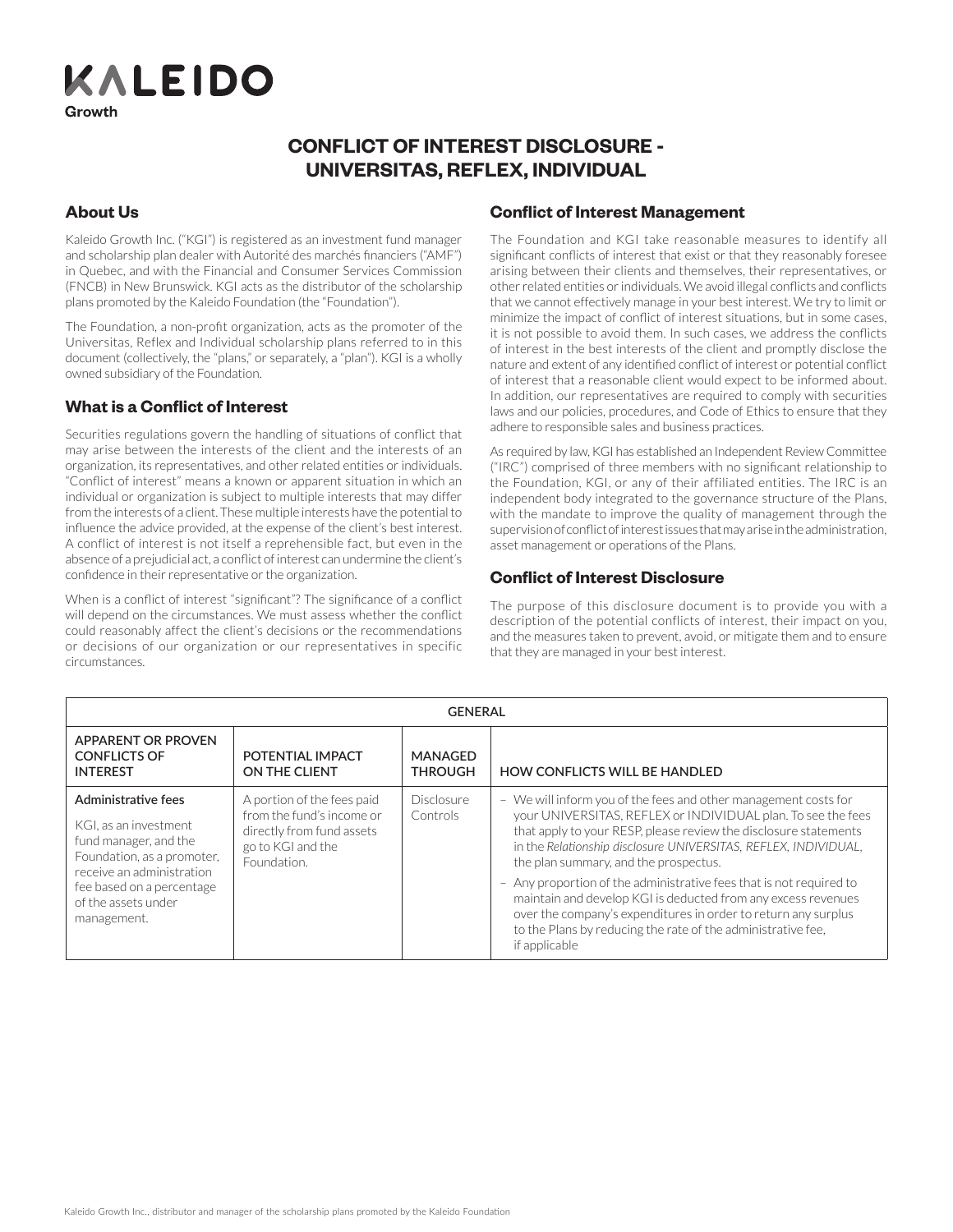| <b>Exclusive products</b><br>KGI and its representatives<br>only offer the scholarship<br>plans promoted by the<br>Foundation.                                                                                                                                                                                                                                                                 | The product we suggest do<br>not take into account<br>non-exclusive products or<br>products offered by third<br>parties or whether these<br>products could potentially<br>be better, worse, or<br>equivalent in meeting<br>your investment needs<br>and objectives. | Disclosure<br>Controls | - KGI and its representatives have an obligation to put the client's<br>interests first in any recommendation or transaction.<br>- You will receive a plan summary and prospectus when the plan is<br>opened. You have 60 days to review the information and terminate<br>your plan to receive a full refund of your contributions.<br>- We are required by securities regulations to ensure that the<br>investment recommendations are appropriate.<br>- Our representatives are required to comply with securities laws<br>and our policies, procedures, and Code of Ethics to ensure they<br>adopt responsible sales and business practices.<br>- The KGI Compliance Department trains representatives<br>and conducts periodic audits of their sales practices.<br>- Representatives who violate rules or policies may be subject<br>to penalties, such as having their licence suspended or their<br>representative contract with KGI revoked.                                                                                     |
|------------------------------------------------------------------------------------------------------------------------------------------------------------------------------------------------------------------------------------------------------------------------------------------------------------------------------------------------------------------------------------------------|---------------------------------------------------------------------------------------------------------------------------------------------------------------------------------------------------------------------------------------------------------------------|------------------------|-----------------------------------------------------------------------------------------------------------------------------------------------------------------------------------------------------------------------------------------------------------------------------------------------------------------------------------------------------------------------------------------------------------------------------------------------------------------------------------------------------------------------------------------------------------------------------------------------------------------------------------------------------------------------------------------------------------------------------------------------------------------------------------------------------------------------------------------------------------------------------------------------------------------------------------------------------------------------------------------------------------------------------------------|
| <b>External activities</b><br>Some representatives<br>may engage in other<br>professional income-<br>generating activities<br>that are independent<br>from their work with KGI.<br>including as financial<br>security advisors, property<br>managers, and business<br>employees. Some<br>representatives may<br>also be involved in their<br>communities by serving<br>on boards of directors. | Your representative may<br>have interests that differ<br>from yours because of their<br>external activities.                                                                                                                                                        | Avoidance<br>Controls  | - Under securities regulations, representatives must disclose any<br>other activities they engage in and must identify, assess, and inform<br>us of any conflicts of interest related to those activities.<br>- We review all external business activities and assess conflicts<br>of interest. If an activity is approved, we supervise and monitor<br>it to ensure that conflicts of interest that arise are managed in<br>your» best interest.<br>- Restrictions and controls may be put in place to govern the external<br>activity.<br>- Our representatives are required to comply with securities laws<br>and our policies, procedures, and Code of Ethics to ensure they<br>adopt responsible sales and business practices.<br>- The KGI Compliance Department trains representatives<br>and conducts periodic audits of their sales practices.<br>- Representatives who violate rules or policies may be subject<br>to penalties, such as having their licence suspended or their<br>representative contract with KGI revoked. |
| Directors and officers<br>Some of KGI's directors<br>and officers are also<br>officers and/or directors<br>of the Foundation.                                                                                                                                                                                                                                                                  | This could influence or<br>have an impact on the<br>decisions of related<br>entities.                                                                                                                                                                               | Disclosure<br>Controls | Policies and procedures have been put in place to ensure that the<br>functions of each entity remain separate, that decisions are made<br>independently, and that conflicts of interest are managed.<br>- Directors are required to comply with the provisions of the Code<br>of Ethics and Professional Conduct for Directors.<br>- A declaration of interest from each director is obtained annually<br>and updated during the year.                                                                                                                                                                                                                                                                                                                                                                                                                                                                                                                                                                                                  |
| Incentives, benefits, gifts<br>Incentives, goods,<br>or benefits offered<br>to a representative by<br>their client or, conversely,<br>by a representative to<br>their client.                                                                                                                                                                                                                  | The exchange of incentives,<br>goods, or benefits between<br>a representative and their<br>client may influence<br>decision-making.                                                                                                                                 | Avoidance<br>Controls  | - Representatives are not permitted to accept gifts from existing<br>or prospective clients or other third parties. Representatives may<br>offer thank-you gifts or promotional items of non-significant value.<br>- Our representatives are required to comply with securities laws<br>and our policies, procedures, and Code of Ethics to ensure they<br>adopt responsible sales and business practices.<br>- The KGI Compliance Department trains representatives<br>and conducts periodic audits of their sales practices.<br>- Representatives who violate rules or policies may be subject<br>to penalties, such as having their licence suspended or their<br>representative contract with KGI revoked.                                                                                                                                                                                                                                                                                                                          |